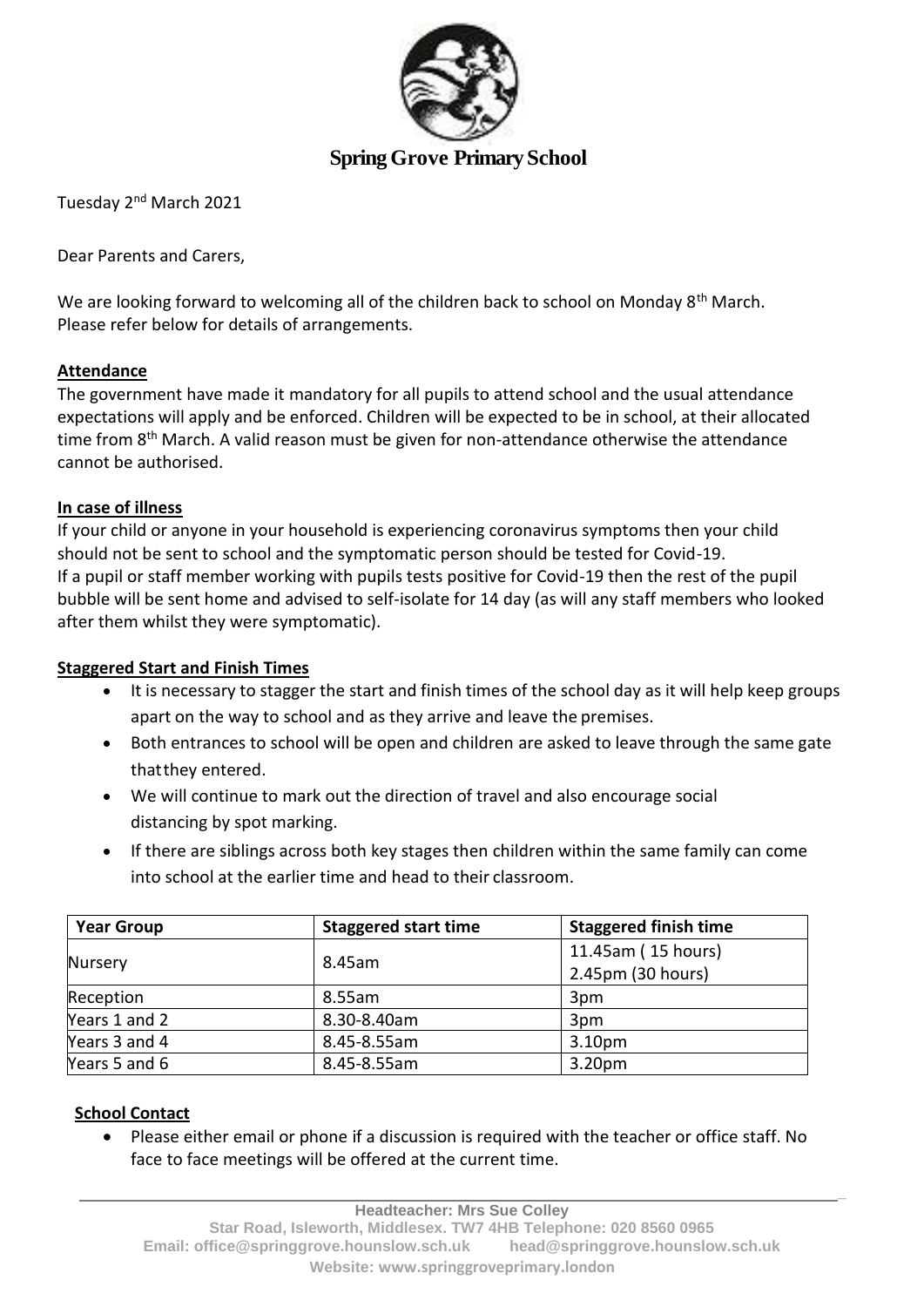- Parents are not permitted to enter the school building.
- At drop-off times parents are asked to say goodbye to their child at the school gate and not enter the grounds.
- At pick-up times parents may enter the school grounds and are reminded to maintain a safe distance from each other. Once children have been collected, families are asked to leave the premises immediately.

### **Face Coverings**

- In line with government guidance children under the age of 11 are not required to wear a face covering in school.
- If your child has been wearing a face covering before arriving at school it will need to be removed before entering the school site. Any temporary face coverings must be disposed of in the lidded bins located at both entrances to school, or reusable face coverings should be put in a bag that the children can take home with them.
- All adults and children over the age of 11 entering the school grounds must wear a face covering unless exempt.

### **Handwashing**

Robust hand hygiene continues to be essential to help stop the spread of Covid-19. Everyone entering the school building is expected to wash their hands with soap and water or hand sanitiser.

### **Uniform**

- Children should wear school uniform, including black school shoes.
- Boots are not permitted neither are trainers other than as part of the PE kit.
- We are aware that due to the closure of shops it will have been tricky to purchase new uniform and we accept that some children may not have all the correct items of uniform immediately.

# **Lunchtime**

The school kitchen will be open and school meals and universal infant free school meals will be available for those who are eligible.

Children from Reception to Year 6 will eat lunch in the dining hall. Sittings will be staggered and Bubbles kept apart from each other at safe distance should there be any cross over whilst children are finishing eating.

Nursery children will eat their lunch in the Wonder Room (also known as our Music Room).

### **Equipment**

- Class based resources will be shared within the classroom and cleaned thoroughly after use. Resources shared between classes will be cleaned frequently between bubbles or isolated for a period of 48 hours and left unused.
- Children can bring in pencil cases to school and their school bag.
- On PE days, children should attend school wearing their PE kit.
- Children will be allowed to bring home a reading book.